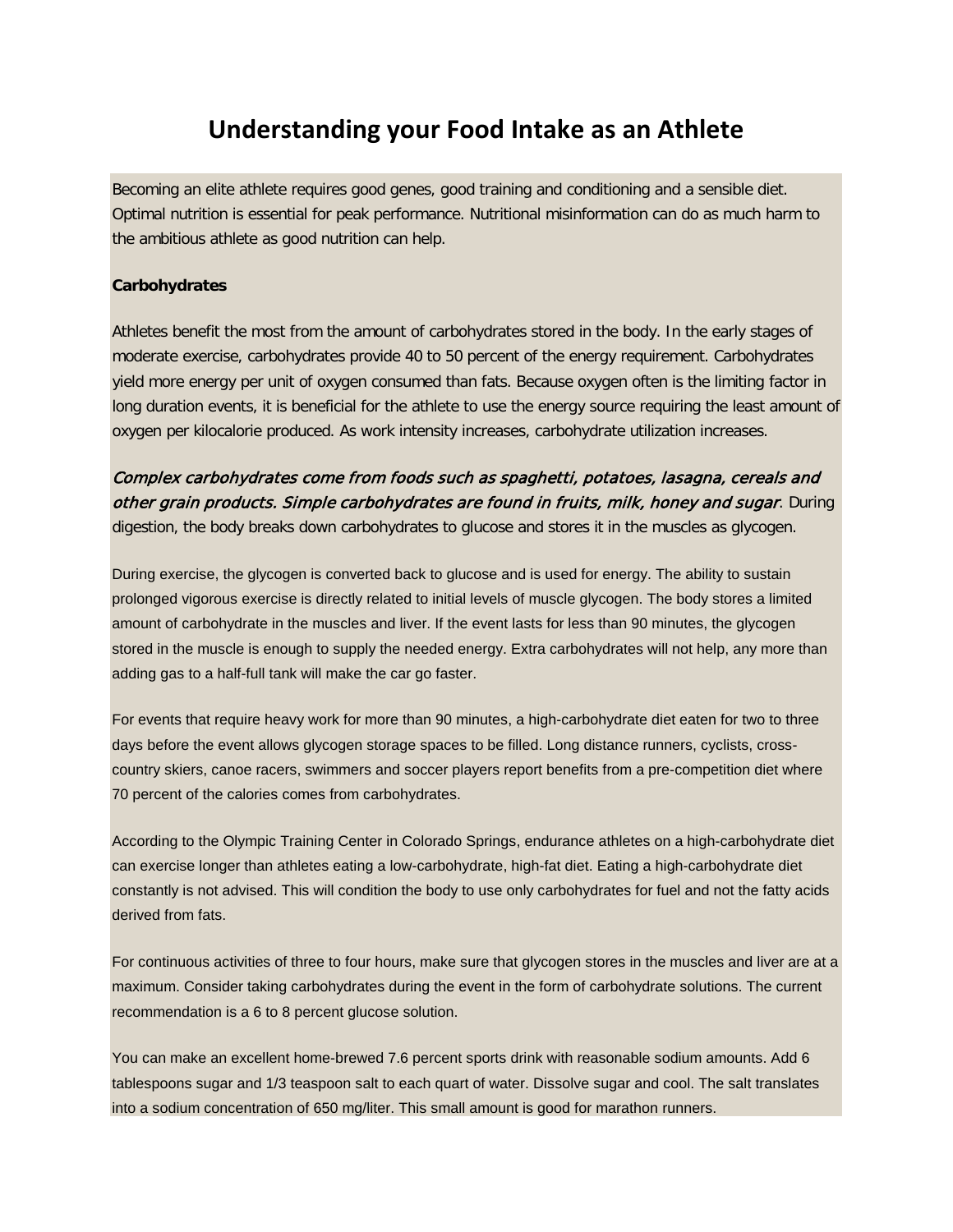Electrolyte beverages can be used if the athlete tolerates them, but other electrolytes are not essential until after the event. Experiment during training to find the best beverage for you.

Eating sugar or honey just before an event does not provide any extra energy for the event. It takes about 30 minutes for the sugar to enter the blood stream. This practice may also lead to dehydration. Water is needed to absorb the sugar into the cells. Furthermore, sugar eaten before an event may hinder performance because it triggers a surge of insulin. The insulin causes a sharp drop in blood sugar level in about 30 minutes. Competing when the blood sugar level is low leads to fatigue, nausea and dehydration.

A diet where 70 percent of calories comes from carbohydrates for three days prior to the event is sometimes helpful for endurance athletes. (See Table 1 for a sample menu.) Water retention often is associated with carbohydrate loading. This may cause stiffness in the muscles and sluggishness early in the event. A three-day regimen minimizes this effect. The previously suggested seven days of deprivation/repletion is not recommended due to increased risks of coronary heart disease. In addition, electrocardiograph abnormalities may occur and training during the deprivation phase may be difficult.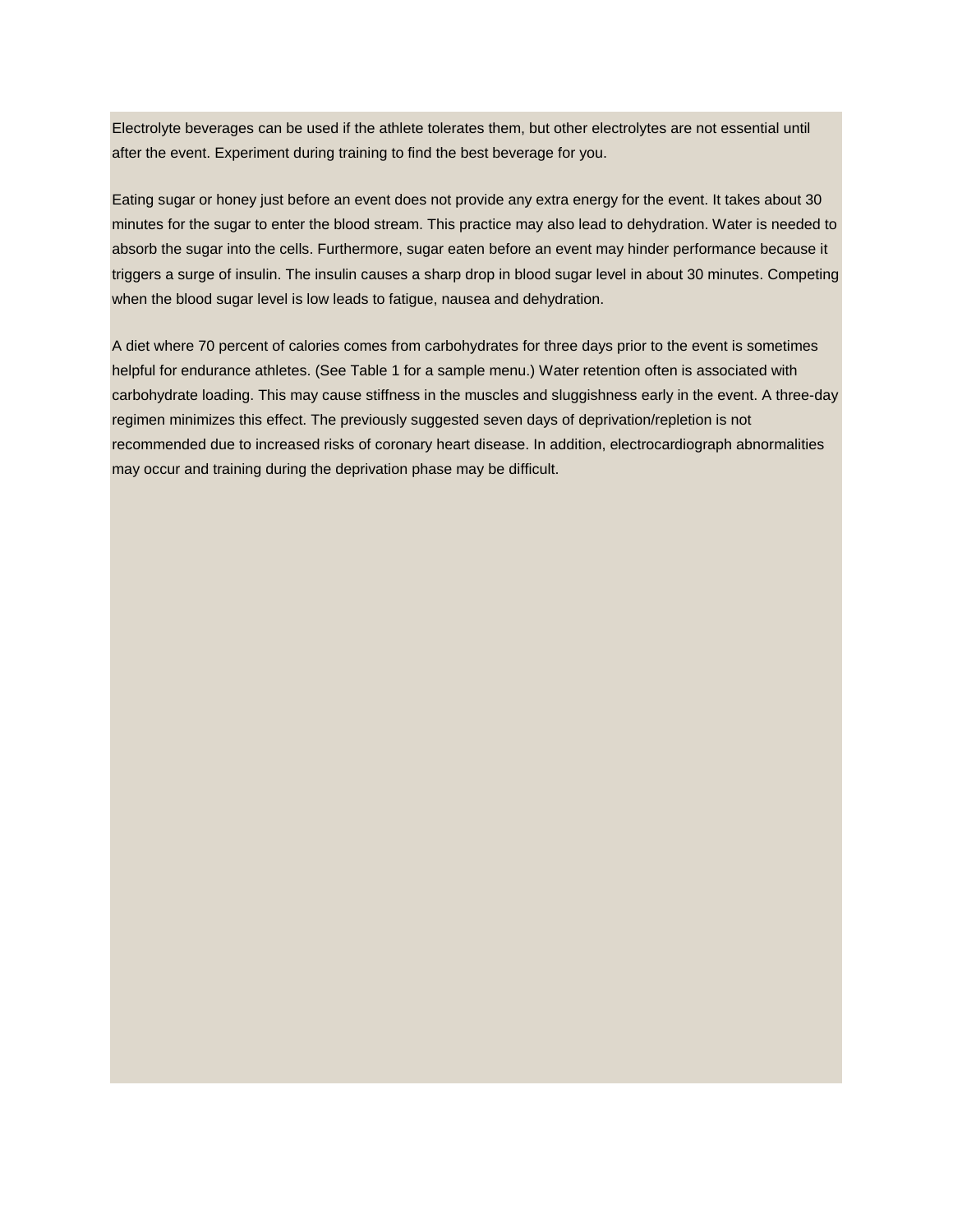| Table 1: Sample menu of a high carbohydrate diet. |                 |                         |
|---------------------------------------------------|-----------------|-------------------------|
|                                                   |                 | <b>Grams</b>            |
| <b>Food item</b>                                  | <b>Calories</b> | carbohydrate            |
| <b>Breakfast</b>                                  |                 |                         |
| 8 ounces orange juice                             | 120             | 28                      |
| 1 cup oatmeal                                     | 132             | 23                      |
| 1 medium banana                                   | 101             | 26                      |
| 8 ounces low-fat milk                             | 102             | 12                      |
| 1 slice whole wheat toast                         | 60              | 12                      |
| 1 tablespoon jelly                                | 57              | 15                      |
| Lunch                                             |                 |                         |
| 2-ounce slice ham                                 | 104             | $\pmb{0}$               |
| 1 ounce Swiss cheese                              | 105             | $\mathbf{1}$            |
| 2 slices whole wheat bread                        | 120             | 25                      |
| 1 leaf lettuce                                    | 1               | $\pmb{0}$               |
| 1 slice tomato                                    | 3               | $\mathbf{1}$            |
| 8 ounces apple juice                              | 116             | 30                      |
| 8 ounces skim milk                                | 85              | 12                      |
| 2 cookies                                         | 96              | 14                      |
| <b>Dinner</b>                                     |                 |                         |
| 3 cups spaghetti                                  | 466             | 97                      |
| 1 cup tomato sauce                                | 89              | 19                      |
| with mushrooms                                    | 5               | 1                       |
| 2 tablespoons Parmesan cheese                     | 45              | $\Omega$                |
| 4 slices French bread                             | 406             | 78                      |
| 1 slice angel food cake                           | 161             | 36                      |
| 1/4 cup sliced strawberries                       | 13              | $\mathfrak{S}$          |
| 1/2 cup ice cream                                 | 133             | 16                      |
| <b>Snack</b>                                      |                 |                         |
| 16 ounces grape juice                             | 330             | 83                      |
| 6 fig cookies                                     | 386             | 81                      |
| <b>TOTAL</b>                                      | 3236            | 613                     |
|                                                   |                 | (75% of total calories) |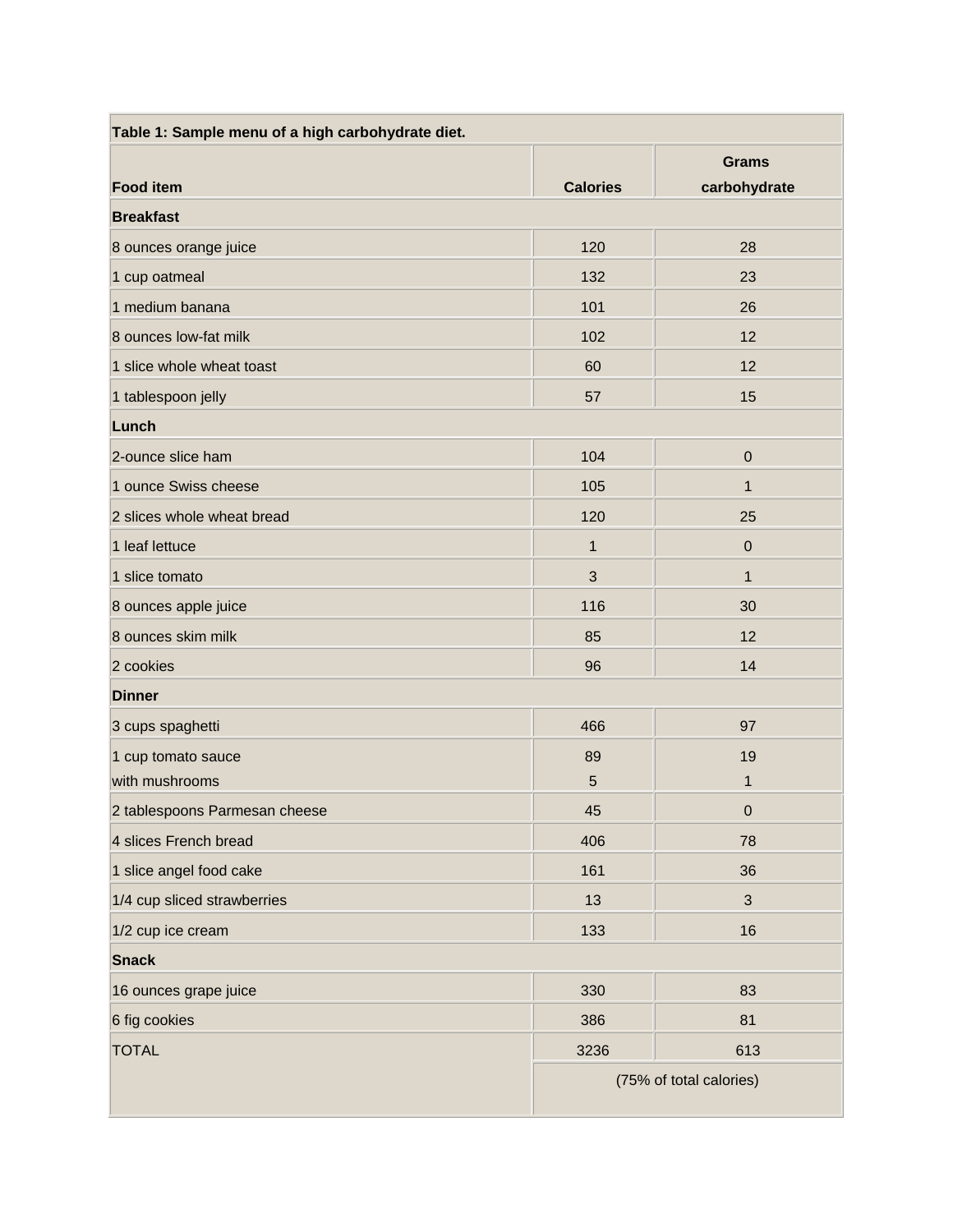#### **Water**

Water is an important nutrient for the athlete. Athletes should start any event hydrated and replace as much lost fluid as possible by drinking chilled liquids at frequent intervals during the event. Chilled fluids are absorbed faster and help lower body temperature. (See Table 2.)

| Table 2: Recommendations for hydration. |                                                                         |  |
|-----------------------------------------|-------------------------------------------------------------------------|--|
| Day before                              | <b>Drink fluids frequently</b>                                          |  |
| Pre-event meal                          | 2-3 cups water                                                          |  |
| 2 hours before                          | $2-2$ 1/2 cups water                                                    |  |
| 1/2 hour before                         | 2 cups water                                                            |  |
| Every 10-15 minutes during the event    | $ 1/2$ cup cool (45-55 degrees) water                                   |  |
| After event                             | 2 cups fluid for each pound lost                                        |  |
| Next day                                | Drink fluids frequently (it may take 36 hours to rehydrate completely). |  |
|                                         |                                                                         |  |
|                                         |                                                                         |  |
|                                         |                                                                         |  |

#### **Fats**

Fat also provides body fuel. For moderate exercise, about half of the total energy expenditure is derived from free fatty acid metabolism. If the event lasts more than an hour, the body may use mostly fats for energy. Using fat as fuel depends on the event's duration and the athlete's condition. Trained athletes use fat for energy more quickly than untrained athletes. Consumption of fat should not fall below 15 percent of total energy intake because it may limit performance. Athletes who are under pressures to achieve or maintain a low body weight are susceptible to using fat restriction and should be told that this will hinder their performance.

Fat may contribute as much as 75 percent of the energy demand during prolonged aerobic work in the endurance-trained athlete. There is evidence that the rate of fat metabolism may be accelerated by ingesting caffeine prior to and during endurance performance. However, insomnia, restlessness and ringing of the ears can occur with caffeine consumption. Furthermore, caffeine acts as a diuretic and athletes want to avoid the need to urinate during competition.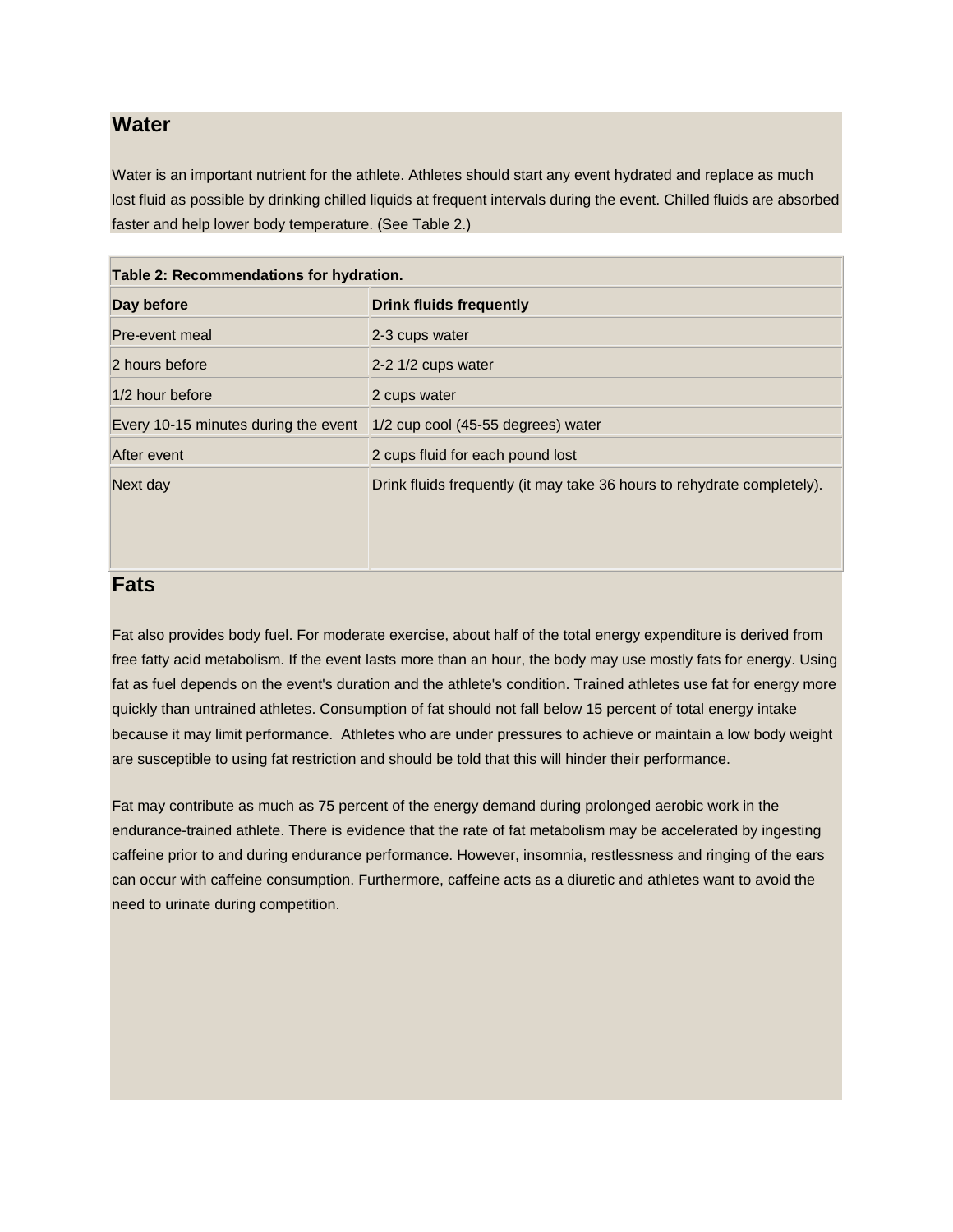### **Protein**

After carbohydrates and fats, protein provides energy for the body. Exercise may increase an athlete's need for protein, depending on the type and frequency of exercise. Extra protein consumed is stored as fat. In the fully grown athlete, it is training that builds muscle, not protein per se. The ADA reports that a protein intake of 10 to 12 percent of total calories is sufficient. Most authorities recommend that endurance athletes eat between 1.2- 1.4 grams protein per kg of body weight per day; resistance and strength-trained athletes may need as much as 1.6-1.7 grams protein per kg of body weight. (A kilogram equals 2.2 pounds.)

To calculate your protein needs, divide your ideal weight by 2.2 pounds to obtain your weight in kilograms. Then multiply kilograms by the grams of protein recommended.

A varied diet will provide more than enough protein as caloric intake increases. Furthermore, Americans tend to eat more than the recommended amounts of protein. Excess protein can deprive the athlete of more efficient fuel and can lead to dehydration. High-protein diets increase the water requirement necessary to eliminate the nitrogen through the urine. Also, an increase in metabolic rate can occur and, therefore, increased oxygen consumption. Protein supplements are unnecessary and not recommended.

## **Vitamins and Minerals**

Increased caloric intake through a varied diet ensures a sufficient amount of vitamins and minerals for the athlete. There is no evidence that taking more vitamins than is obtained by eating a variety of foods will improve performance. Thiamin, riboflavin and niacin (B vitamins) are needed to produce energy from the fuel sources in the diet. However, plenty of these vitamins will be obtained from eating a variety of foods. Carbohydrate and protein foods are excellent sources of these vitamins. Furthermore, the B vitamins are water soluble and are not stored in the body, so toxicity if not an issue. Some female athletes may lack riboflavin, so ensuring adequate consumption of riboflavin-rich food is important, like milk. Milk products not only increase the riboflavin level but also provide protein and calcium. The body stores excess fat-soluble vitamins A, D, E and K. Excessive amounts of fat-soluble vitamins may have toxic effects.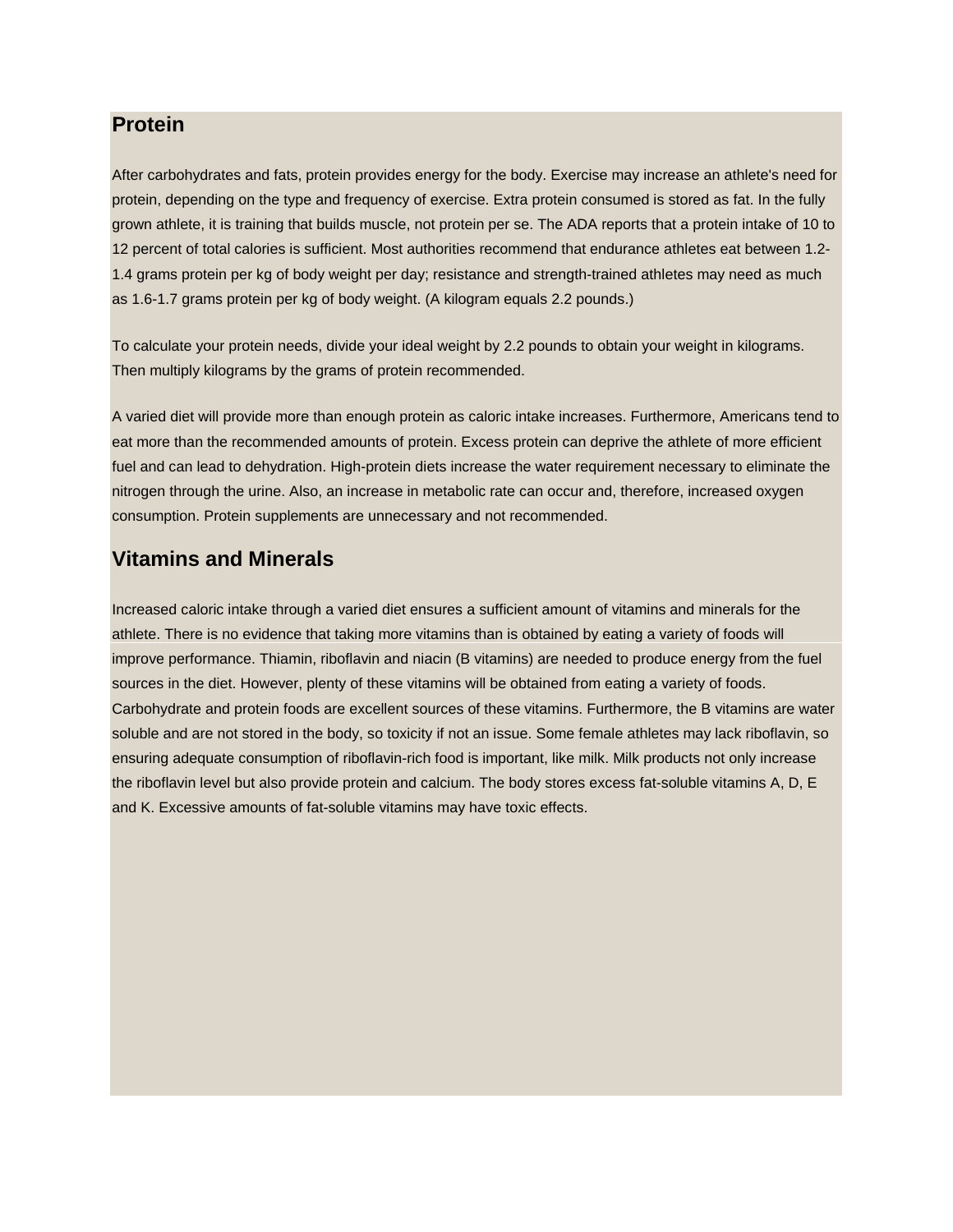Minerals play an important role in performance. Heavy exercise affects the body's supply of sodium, potassium, iron and calcium. Sweating during exercise increases the concentration of salt in the body. Consuming salt tablets after competition and workouts is not advised as this will remove water from your cells, causing weak muscles. Good sodium guidelines are to: 1) avoid excessive amounts of sodium in the diet and 2) beverages containing sodium after endurance events may be helpful.

Eating potassium-rich foods such as oranges, bananas and potatoes throughout training and after competition supplies necessary potassium.

Iron carries oxygen via blood to all cells in the body and is another important mineral for athletes. Female athletes and athletes between 13 and 19 years old may have inadequate supplies of iron due to menstruation and strenuous exercise. Female athletes who train heavily have a high incidence of amenorrhea, the absence of regular, monthly periods, and thus conserve iron stores. Iron supplements may be prescribed by a physician if laboratory tests indicate an iron deficiency. Excess iron can cause constipation. To avoid this problem, eat fruits, vegetables, whole grain breads and cereals..

Calcium is an important nutrient for everyone as it is important in bone health and muscle function. Female athletes should have an adequate supply of calcium to avoid calcium loss from bones. Calcium loss may lead to osteoporosis later in life. Choosing low-fat dairy products, provide the best source of calcium.

### **The Pre-Game Meal**

A pre-game meal three to four hours before the event allows for optimal digestion and energy supply. Most authorities recommend small pre-game meals that provide 500 to 1,000 calories.

The meal should be high in starch, which breaks down more easily than protein and fats. The starch should be in the form of complex carbohydrates (breads, cold cereal, pasta, fruits and vegetables). They are digested at a rate that provides consistent energy to the body and are emptied from the stomach in two to three hours.

High-sugar foods lead to a rapid rise in blood sugar, followed by a decline in blood sugar and less energy. In addition, concentrated sweets can draw fluid into the gastrointestinal tract and contribute to dehydration, cramping, nausea and diarrhea. Don't consume any carbohydrates one and a half to two hours before an event. This may lead to premature exhaustion of glycogen stores in endurance events.

Avoid a meal high in fats. Fat takes longer to digest as does fiber- and lactose-containing meals.

Take in adequate fluids during this pre-game time. Avoid caffeine (cola, coffee, tea) as it may lead to dehydration by increasing urine production.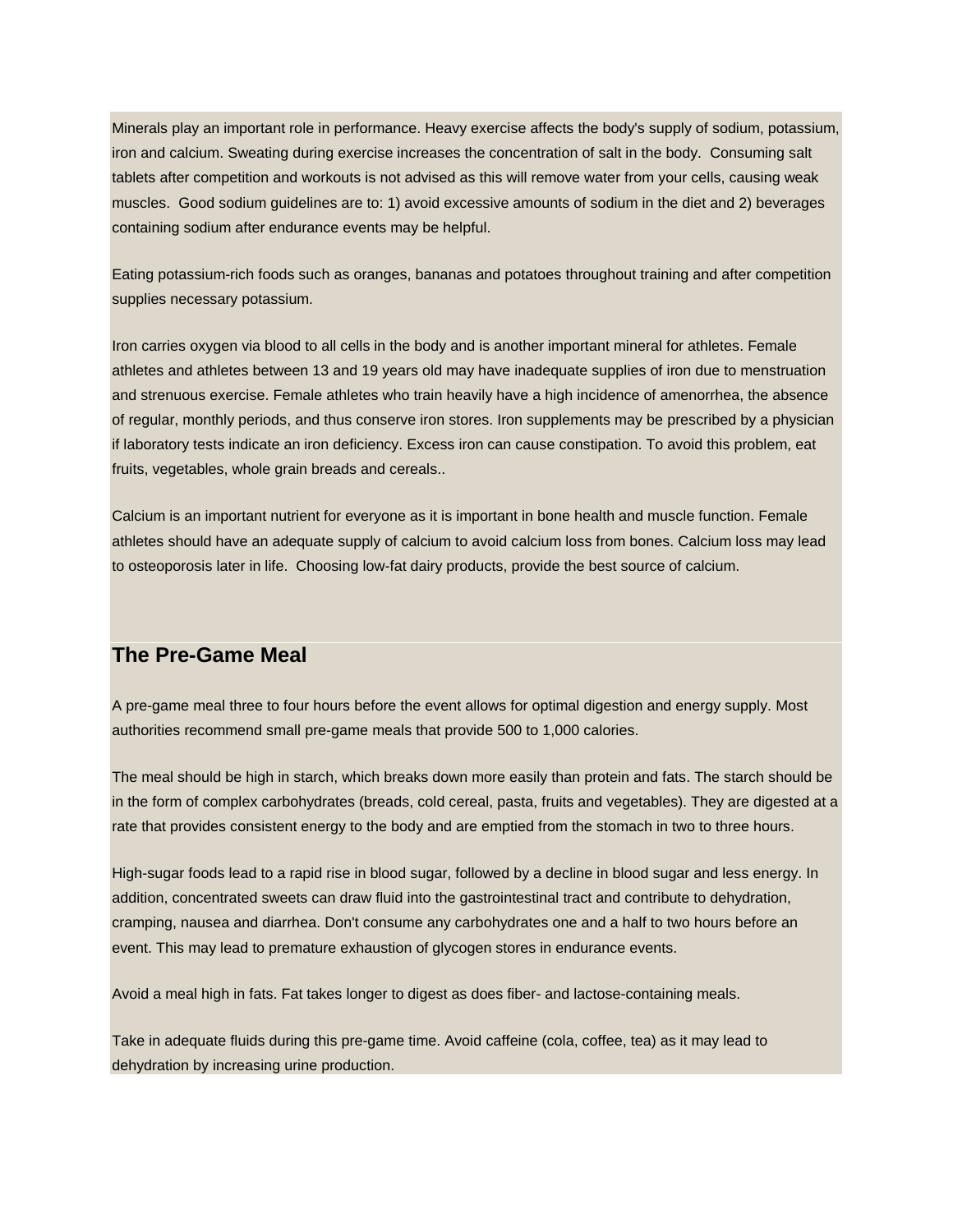Don't ignore the psychological aspect of eating foods you enjoy and tolerate well before an event. However, choose wisely -- bake meat instead of frying it, for example.

Some athletes may prefer a liquid pre-game meal, especially if the event begins within two or three hours. A liquid meal will move out of the stomach by the time a meet or match begins. Remember to include water with this meal.

## **The Post-Game Meal**

Regardless of age, gender or sport, the post-game competition meal recommendations are the same. (See Table 3.) Following a training session or competition, a small meal eaten within thirty minutes is very beneficial. The meal should be mixed, meaning it contains carbohydrate, protein, and fat. Protein synthesis is greatest during the window of time immediately following a workout and carbohydrates will help replete diminished glycogen stores. However, consume food within the 30 minute window may be difficult for athletes—they often experience nausea or lack of hunger. Options to address this difficulty include:

- Carbs you can drink that contain protein. There are several liquid smoothies and beverages on the market that provide high protein and carbohydrates for replenishment. One classic is chocolate milk.
- If that is difficult, fruit, popsicles, oranges, bananas, bagels, melon, or apple slices all would be better than not consuming any food.

Many athletes turn to protein/amino-acid supplementation in the form of powders or pills post-workout. These are unnecessary and have been linked to dehydration, hypercalciuria, weight gain, and stress on the kidney and liver. Furthermore, any athletes consuming supplements in replacement of meals should consult with their doctor or a registered dietitian before continuing.

Maintain nutritional conditioning not only for athletic events, but all the time (See fact sheet [9.353, Dietary](http://www.ext.colostate.edu/pubs/foodnut/09353.html)  [Guidelines for Americans\)](http://www.ext.colostate.edu/pubs/foodnut/09353.html). A pre-game meal or special diet for several days prior to competition cannot make up for an inadequate daily food intake in previous months or years.

Lifelong good nutrition habits must be emphasized. Combine good eating practices with a good training and conditioning program plus good genes, and a winning athlete can result!